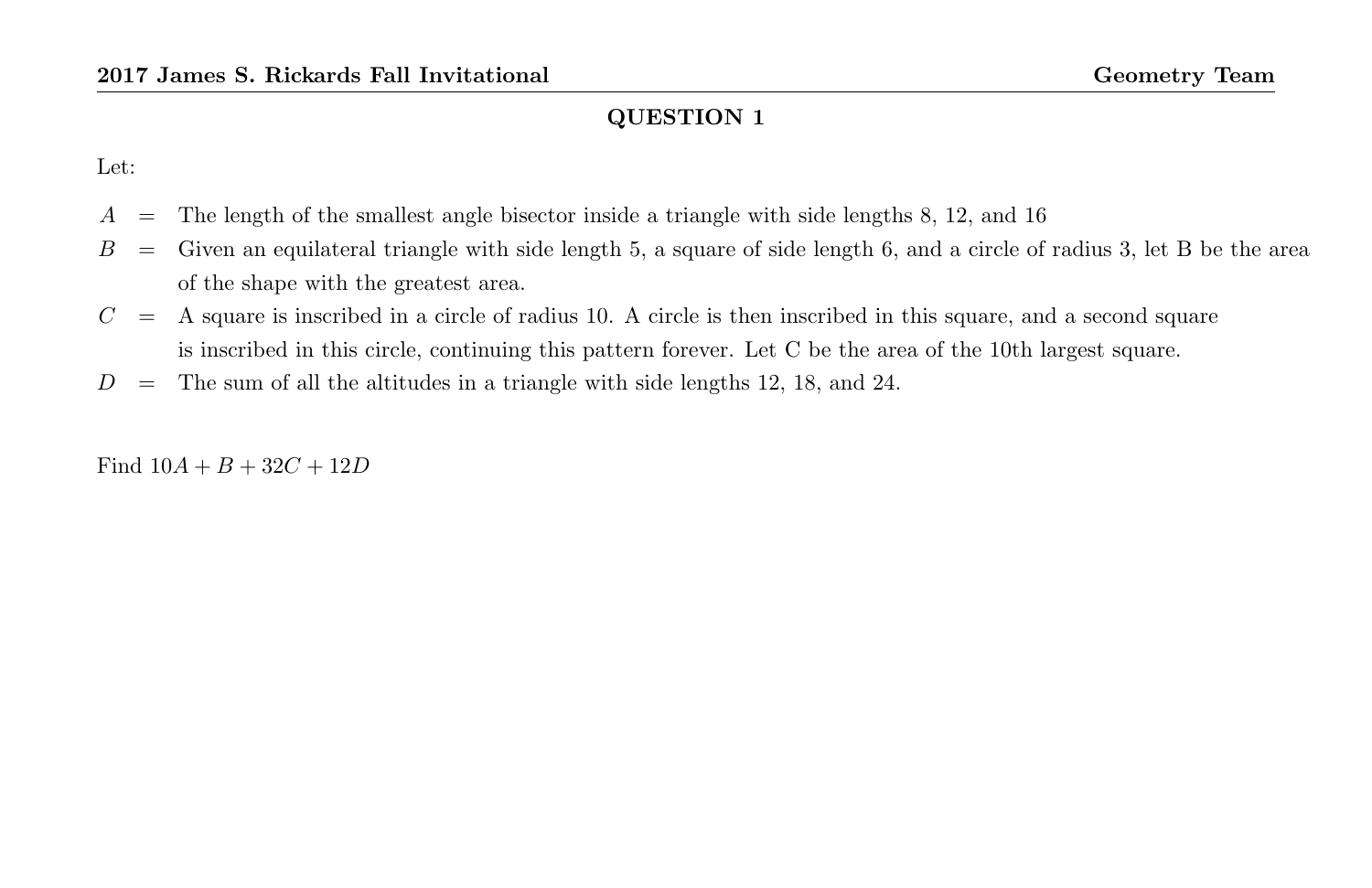Let:

- $A =$ The negative y-intercept of the circle that contains the points  $(-6, 5)$ ,  $(-3, -4)$ , and  $(2, 1)$ .
- $B =$ The area of a tangential quadrilateral ABCD with  $AB = 10$ , a perimeter of 36, and an incircle with area  $\frac{1600}{81}\pi$
- $C =$  The inradius of an equilateral triangle with an area of  $144\sqrt{3}$
- $D =$  The total surface area of the figure composed of the locus of points that are 7 units away from a line segment of length 7

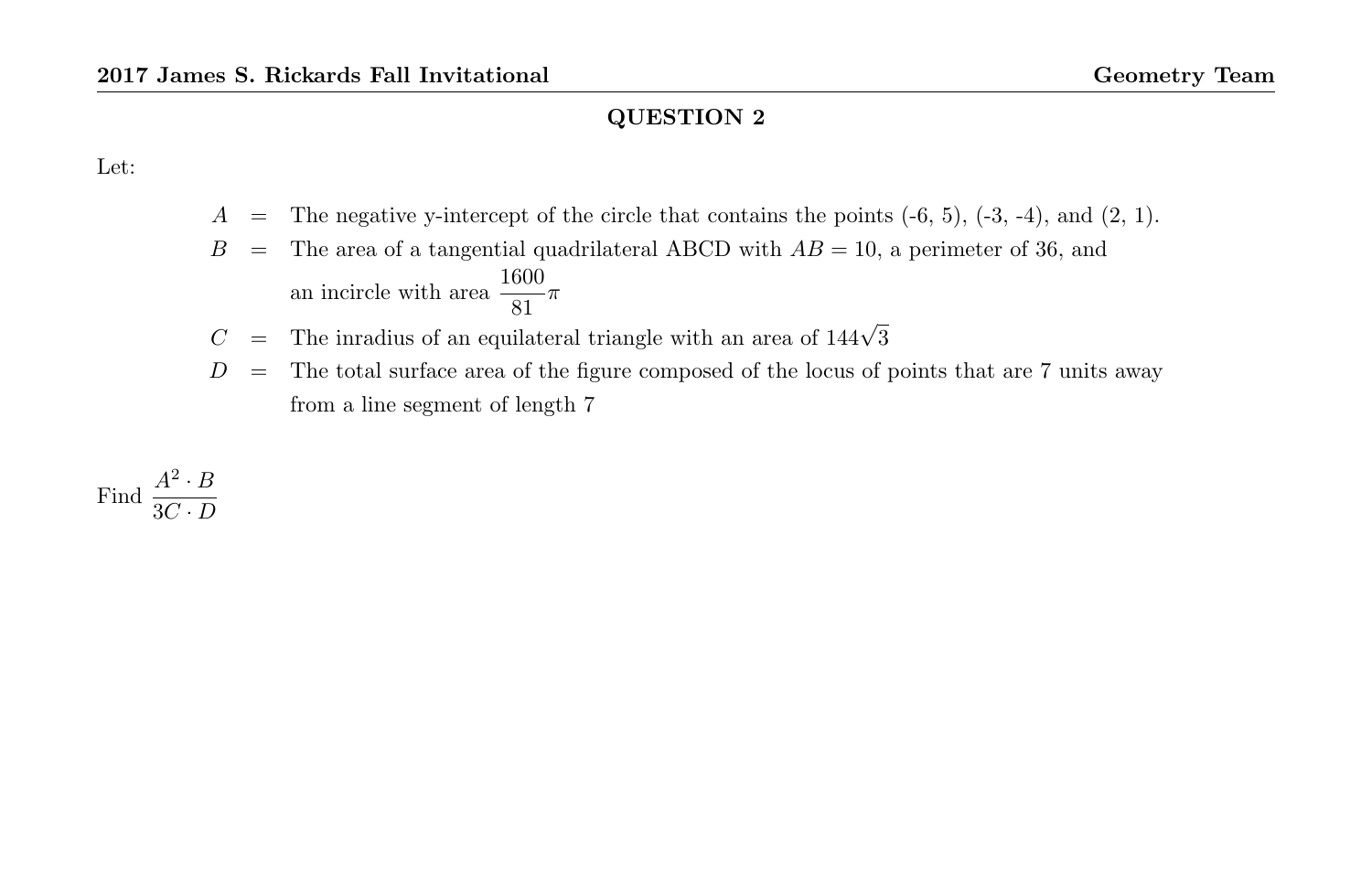Let:

- A = The length of HI in trapezoid  $ABCD$ , given that  $AB = 3CD 8$ ,  $7CD = 3AB + 12$ , and HI is parallel to the bases  $(AB \text{ and } CD)$  and goes through the intersection point of segments AC and BD
- B = Circle X has a radius of 4 with arc  $\stackrel{\frown}{AB}$  of length  $\pi$ . Let B the square of the length of chord AB.
- $C =$  the length of BE given that for rectangle ABCD,  $AE = 17$ ,  $CE = 14$ ,  $DE = 9$ , and point  $E$  lies inside of the rectangle
- D = There exists a cyclic quadrilareral ABCD inscribed in a circle of radius 15. Find the length of  $\widehat{ADC}$ , given  $\angle ADC = 72^\circ$ .

Find  $\frac{24A\pi}{D} + C^2 + B$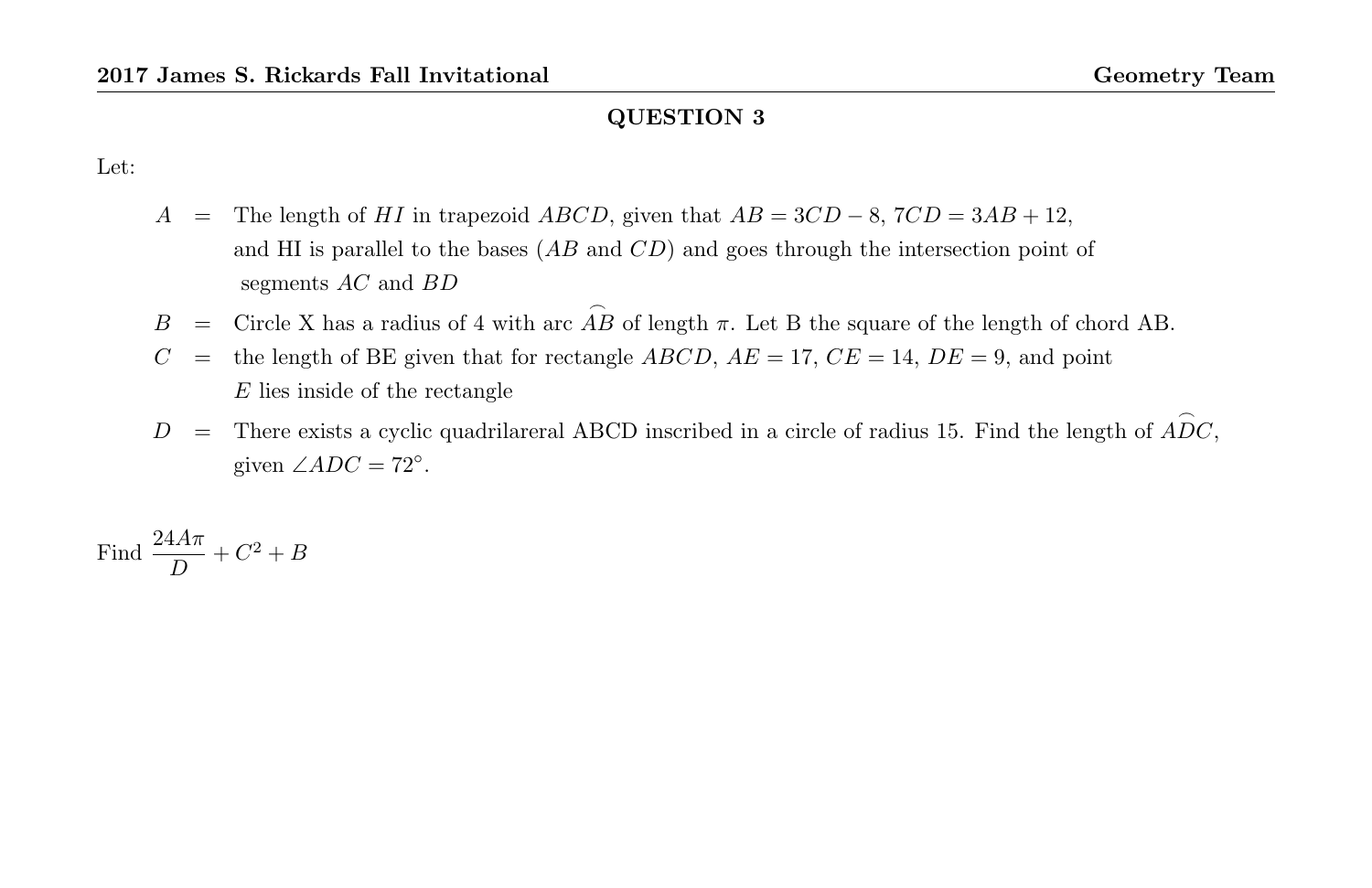The following statements have point values indicated by the numbers within the parentheses by each statement. Starting with 0, add the points of every true statement, and subtract the points of every false statement.

(21) Brahmagupta's theorem is used to find the area of a tangential quadrilateral.

(42) The two pairs of opposite sides in a tangential quadrilateral add up to the same total length.

(1337) Heron's formula is used to find the area of a triangle.

(-3) Ptolemy's theorem states that given a cyclic quadrilateral ABCD

with sides of length a,b,c, and d respectively, and diagonals of length e and f,  $a \times c + b \times d = e \times f$ .

(-1) Skew lines can never intersect.

(-4) Pick's theorem states that the area of a polygon taken on a grid is equal to  $b + \frac{i}{6}$  $\frac{v}{2} - 1$  where b is the number of lattice points on the boundary of the polygon and i is the number of lattice points contained in the polygon's interior. (-5) Ceva's theorem relates the way in which two concurrent cevians divide the respective sides of a triangle.

What is the final number of points?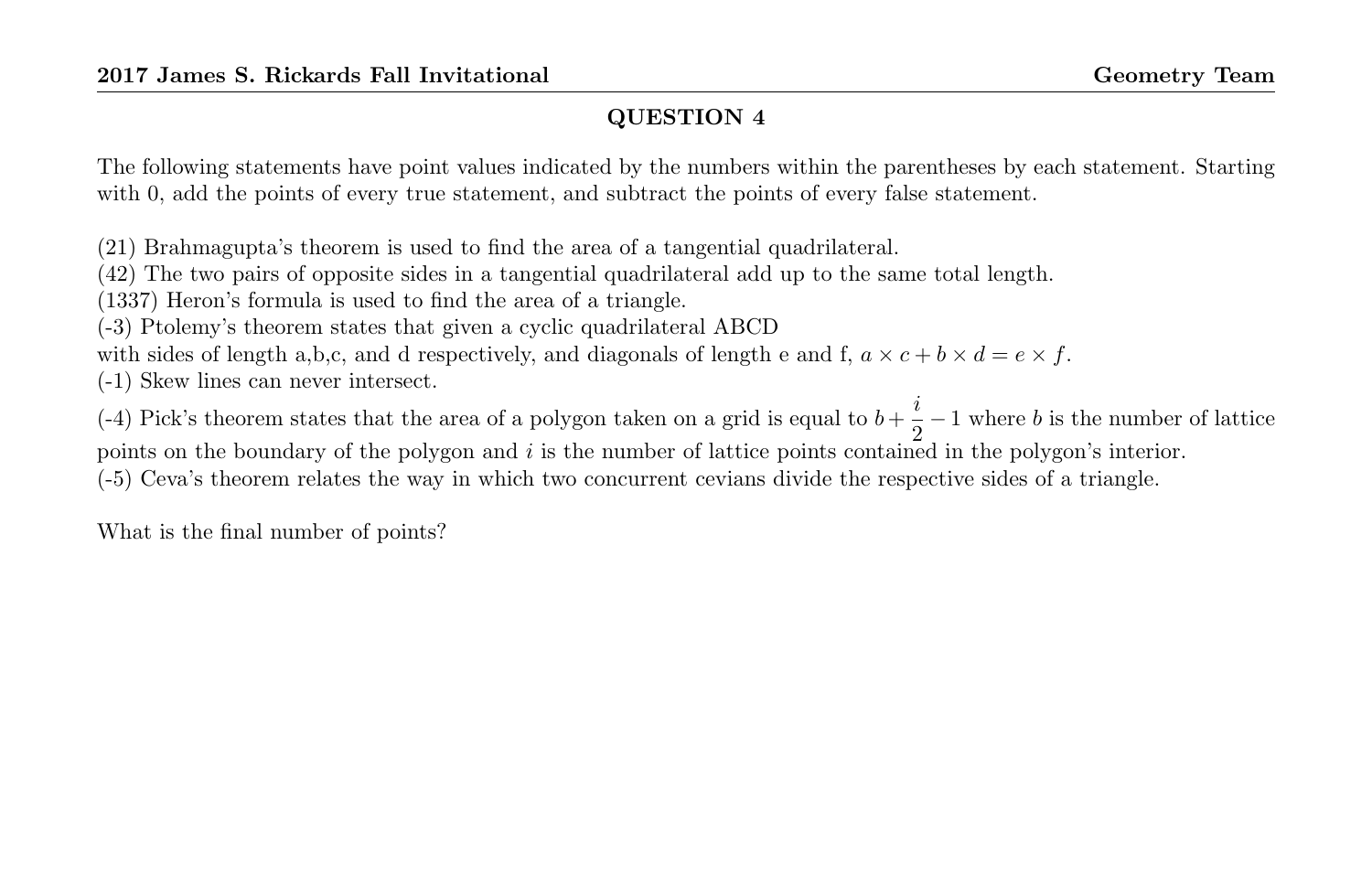Let:

- A = The length of BA, given that triangle BAD is similar to triangle CRY,  $AD = 34$ ,  $CR = 12$ , and  $RY = 16$
- $B =$  The number of complete revolutions it would take for a circular wheel with radius  $5\sqrt{2}$  ft. to travel a mile (Let  $\pi = \frac{22}{7}$  $\frac{1}{7})$
- $C =$  The y-coordinate of the centroid of an isosceles triangle with two vertices at the coordinates (7,2) and (13,-4), and given that the sum of the coordinates of the centroid is a single digit multiple of 3 and the triangle has an area of 54
- $D =$  The volume of a frustum with radii of lengths 18 and 34 and a slant height of 20.

Find  $4A \div 3C + \frac{B}{2}$  $\frac{B}{2} + \frac{D}{16}$ 16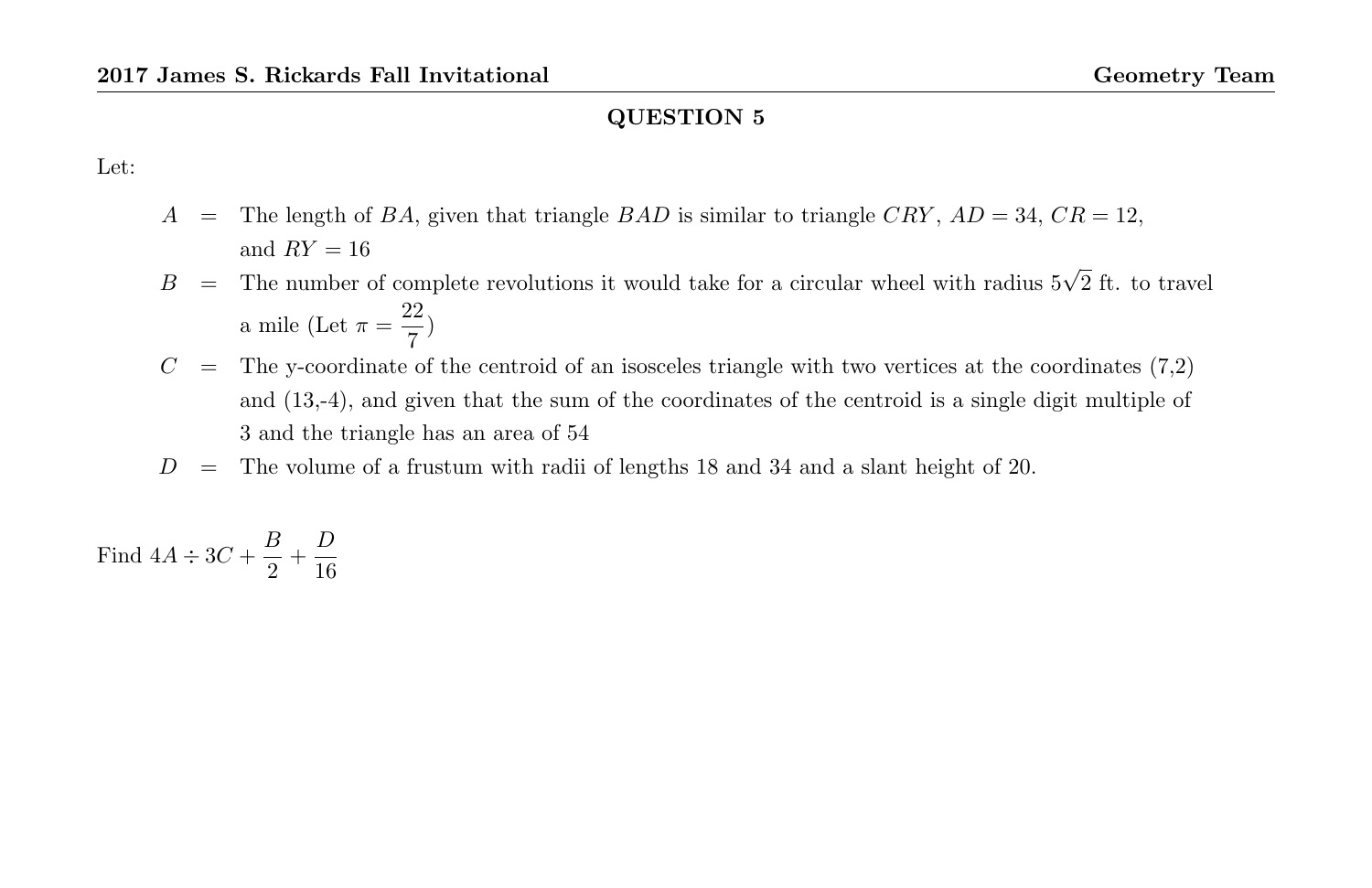Rayyan just bought a castle and is currently renovating it. He is trying to determine which tile he should buy so that he gets the best deal (most area per dollar). He has 5 options:  $R$ ,  $A$ ,  $Y$ ,  $O$ , and  $N$ .

- Option R is a tile in the shape of a regular hexagon with side length 6 that costs \$7.
- Option A is a tile in the shape of an equilateral triangle with an angle bisector of length  $4\sqrt{3}$  and costs \$2.
- Option Y is a tile in the shape of a circle represented by the equation  $x^2 + y^2 54x 84y + 2477 = 0$  that costs \$4.
- Option O is a tile in the shape of an octagon with side length 2 that costs \$1.50.
- Option N is a tile in the shape of an isosceles trapezoid with diagonal of length 17, all integer side lengths, and a perimeter of 50 that costs \$8.50.

What is the list of the 5 options in order from the best to worst deal? (Ex. Express in the form "A, B, C, D, E")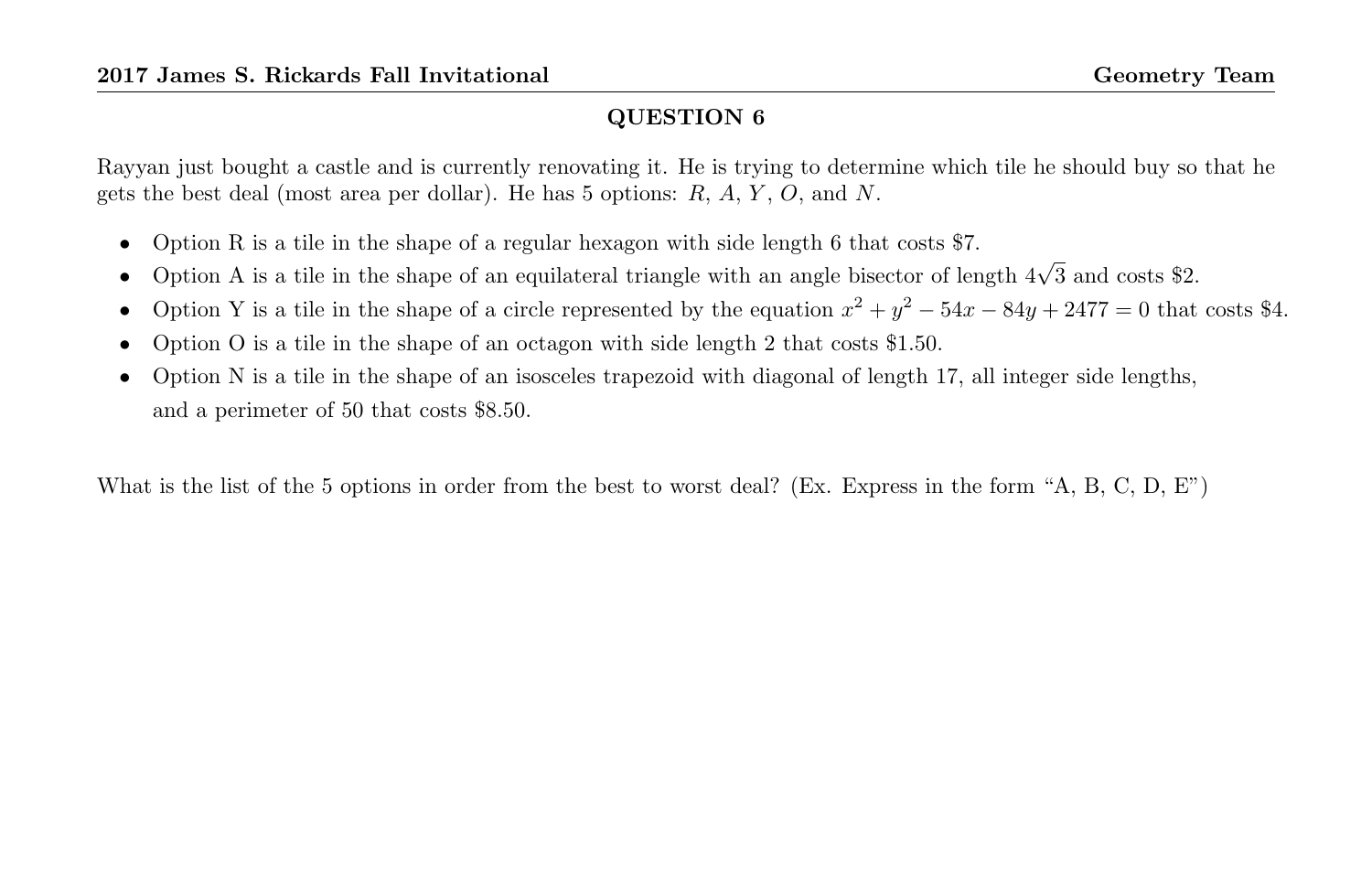Let:

- $A =$ The slope of the equation of the line that the altitude from point B to AC in triangle ABC lies on given that point B is  $(7,6)$ , point A is  $(15,6)$ , and point C is  $(7,21)$ .
- $B =$ The smallest angle that can be drawn using any three vertices on a regular octagon
- $C =$  The number of intersections of diagonals in the interior of a regular heptagon
- D = Given the graph  $x^2 + y^2 8y 26x 299 = 0$ , find the sum of the abcissa of the center and the radius.

Find 
$$
\frac{A \times D}{B} + C
$$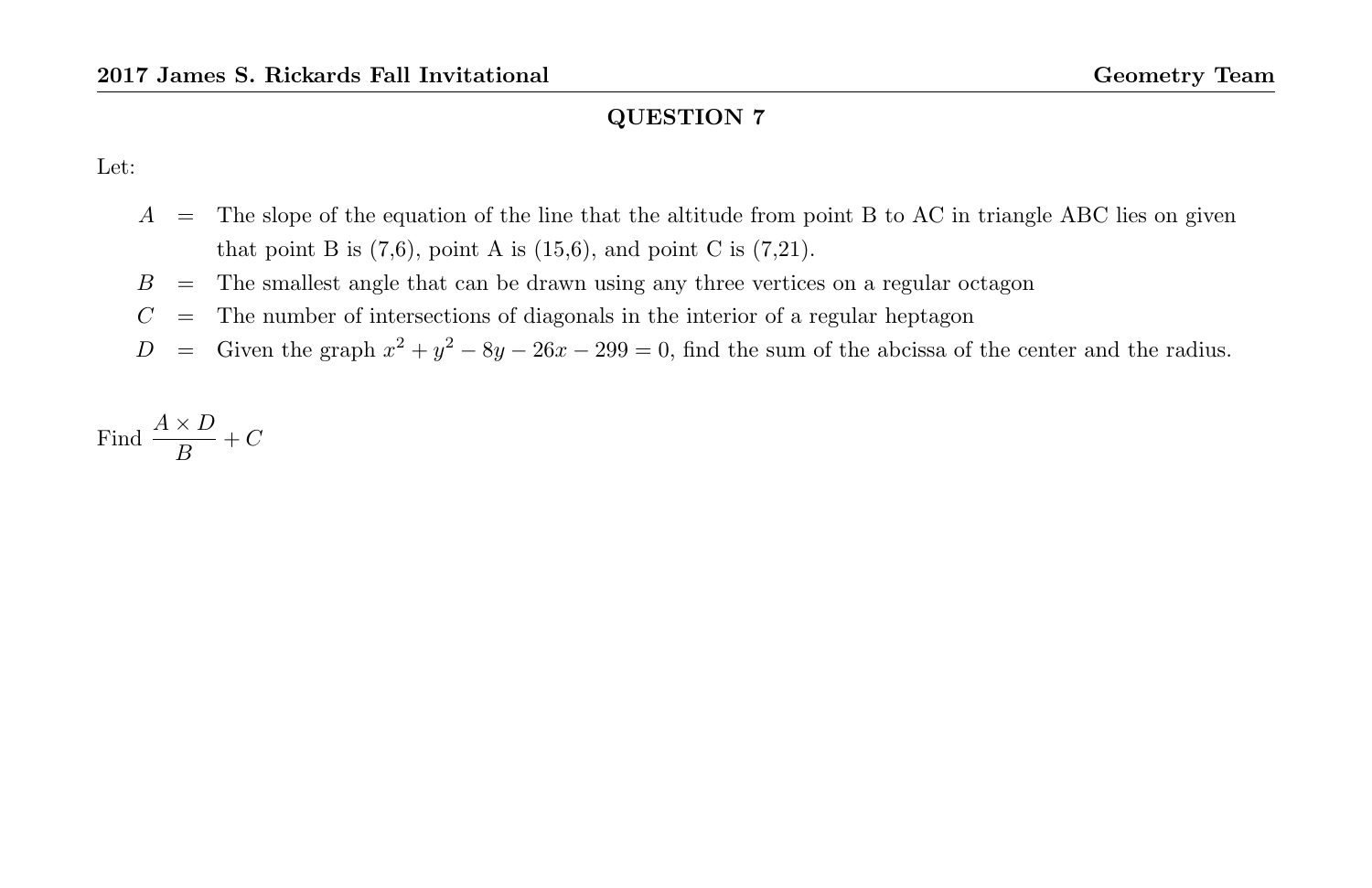The following statements have point values indicated by the numbers within the parentheses by each statement. Starting with 1, multiply the points of every true statement, and multiply the reciprocal of the points of every false statement.

- (11) The orthocenter of a triangle is the location where all of that triangle's altitudes meet.
- (9) The circumcenter of a triangle is equidistant from every side.
- (15) The centroid of a triangle divides each median in the ratio 2:3.
- (25) A distinct triangle is always defined by knowing two sides and an included angle.
- (55) Euler's Line of a triangle always contains its circumcenter, orthocenter, and incenter.
- (27) The diagonals of a rhombus are perpendicular bisectors of each other.

Return the final value.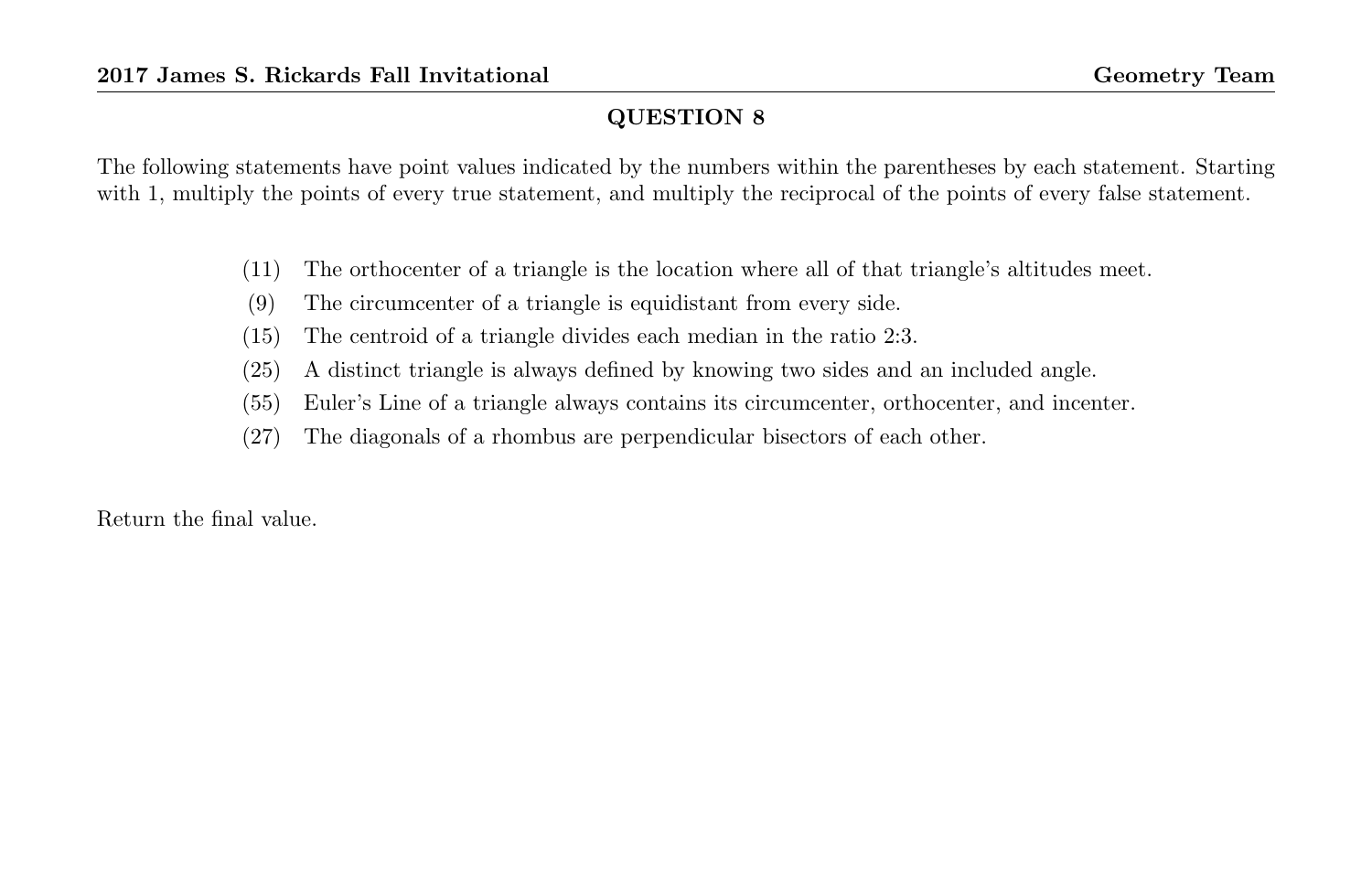Let:

- A = The sum of an interior angle and all exterior angles of a 32-agon.
- $B =$  The number of diagonals in a 32-gon.
- $C =$  The surface area of a right cone with radius 14 and slant height of 50.
- $D =$  The volume of a right cone with radius of 14 and slant height of 50.

What is  $(A + B)\pi + C + D$  in terms of  $\pi$ ?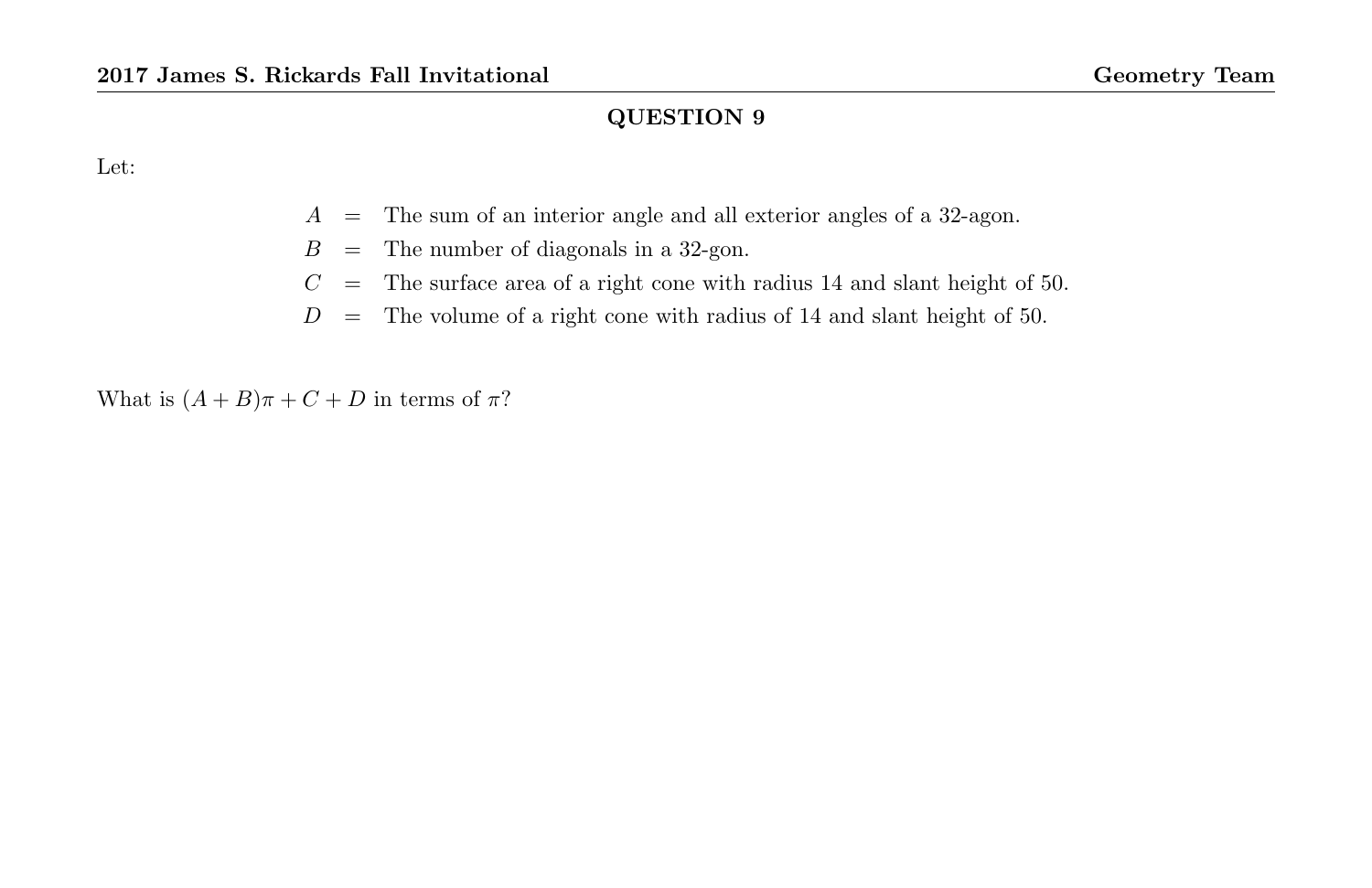Let:

- $A =$  The distance between Mihir and Shreyas, who are standing at points (15,6) and (27, -29) respectively.
- $B =$  The area of a triangle with points at:  $(2,14)$ ,  $(6,10)$ , and  $(4,6)$
- $C =$  The shortest distance Eric, who is currently at  $(-24,8)$ , needs to walk to get to the river for water, which is at  $y = -\frac{4}{3}x + \frac{7}{12}$ .

Rayyan is trying to prove his great knowledge to Sanjita by "reading her mind". Rayyan asks Sanjita to pick an even prime, Sanjita falls right into Rayyan's trap of picking the number 2, not knowing 2 is the only even prime. Rayyan then tells Sanjita to take the number in her brain and multiply it by 10, and then subtract by 3 until she gets to a prime number. Rayyan, however, thought the 7th smallest prime number was composite. Rayyan picks the number he thinks Sanjita ended up with but it turns out he is wrong.

> $D =$  The product of the number Sanjita ended up with and the number Rayyan thinks Sanjita ended up with.

Evaluate:  $A + B + 4C + D?$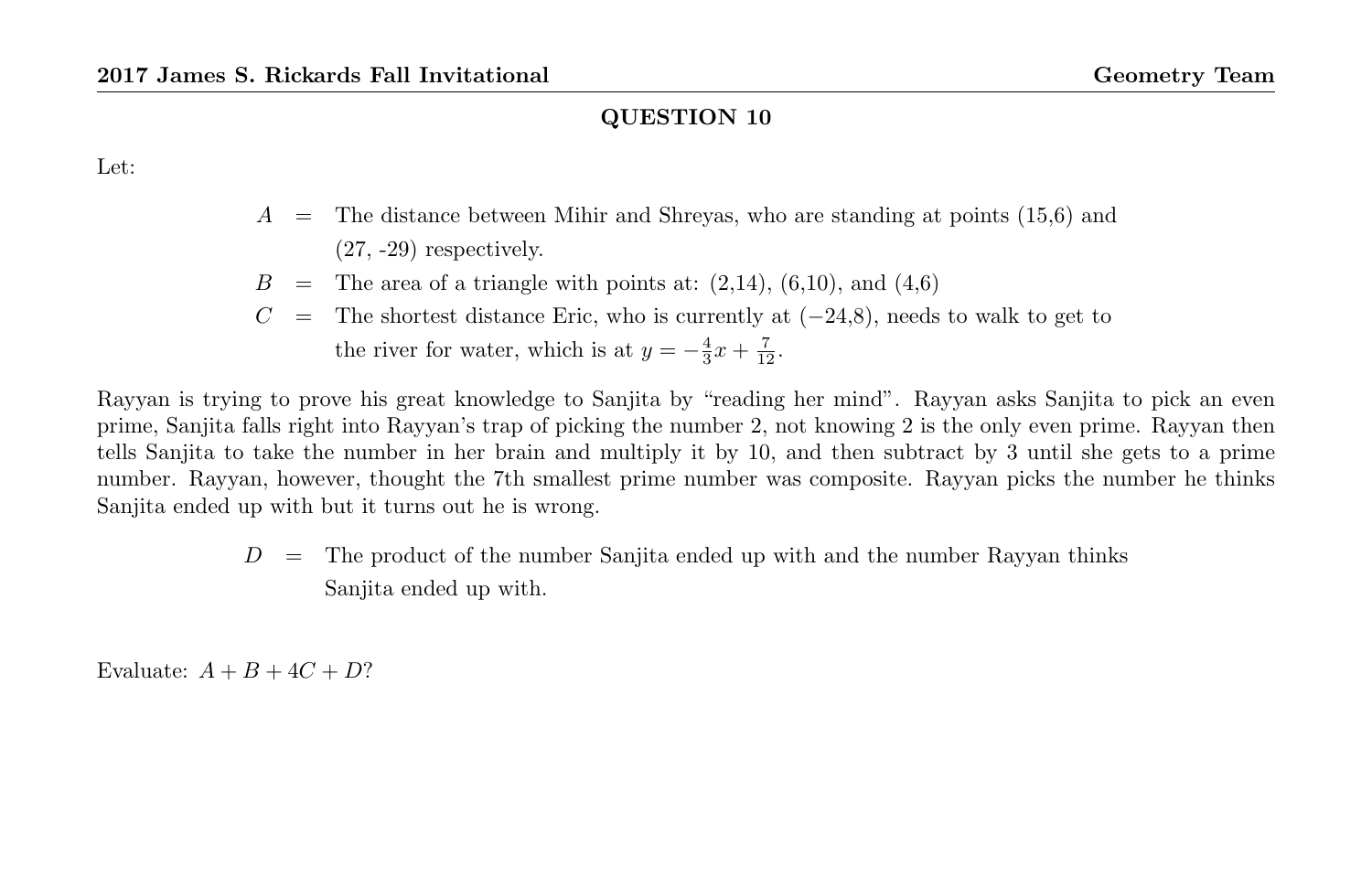Let:

- $A$  = The length of JS, given regular octagon  $BLJKRSTU$  has a side length of 17.
- $B =$  The length of the obtuse angle formed by a clock at 7:57.
- $C =$  The number of handshakes interchanged by 73 people given that all 73 people shake one another's hand exactly once.
- $D =$ The number of ways to arrange 13 beads (4 blue, 6 red, and 3 green) in a straight line.

Evaluate  $A + B + C + D$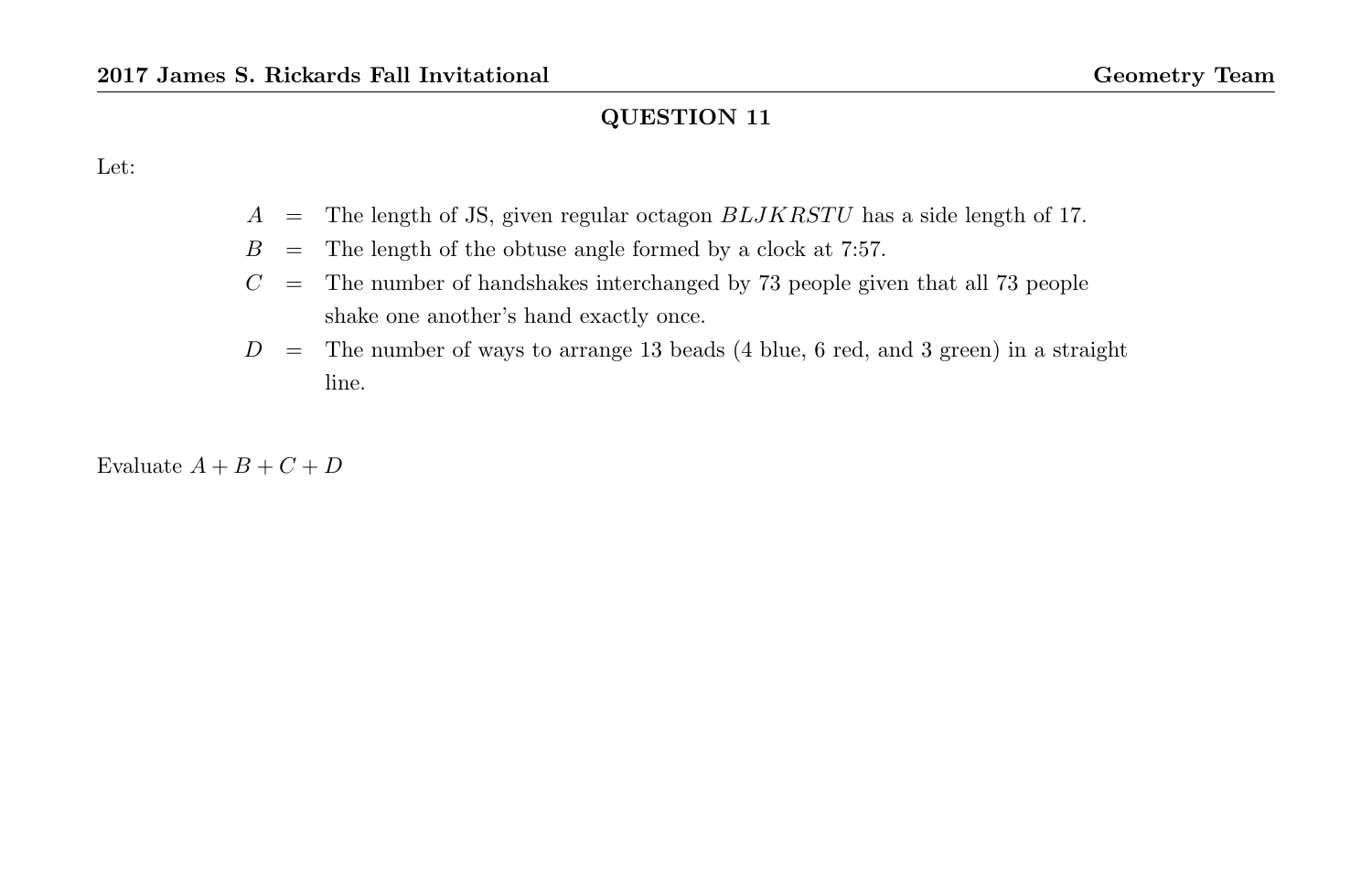Rohan, Aniketh, Vishal and Vishnav are going on an adventure on a triangular island. On the Cartesian plane of the world the island's vertices are at:  $R(5,22), H(20,17), S(11,3).$ 

- Rohan, at vertex  $R$ , wants to meet Vishnav, who is at the centroid of the island for lunch. Let  $A$  equal the shortest distance Rohan has to walk to meet Vishnav for lunch.
- Vishal was walking from vertex H directly toward vertex  $S$ , but halfway through his journey from vertex  $H$ to vertex S, he remembers he needs to go to the centroid for lunch so he rushes to meet Vishnav and Rohan. Let  $B$  equal the total distance Vishal walked from vertex  $H$  till he met Rohan and Vishnav.
- Aniketh went to Point  $T$  (15,18), instead of the centroid. Mistaken, he too rushes over to the centroid. Let  $C$ equal the distance Aniketh had to run to get to the centroid from T.

List A, B, C from greatest to least.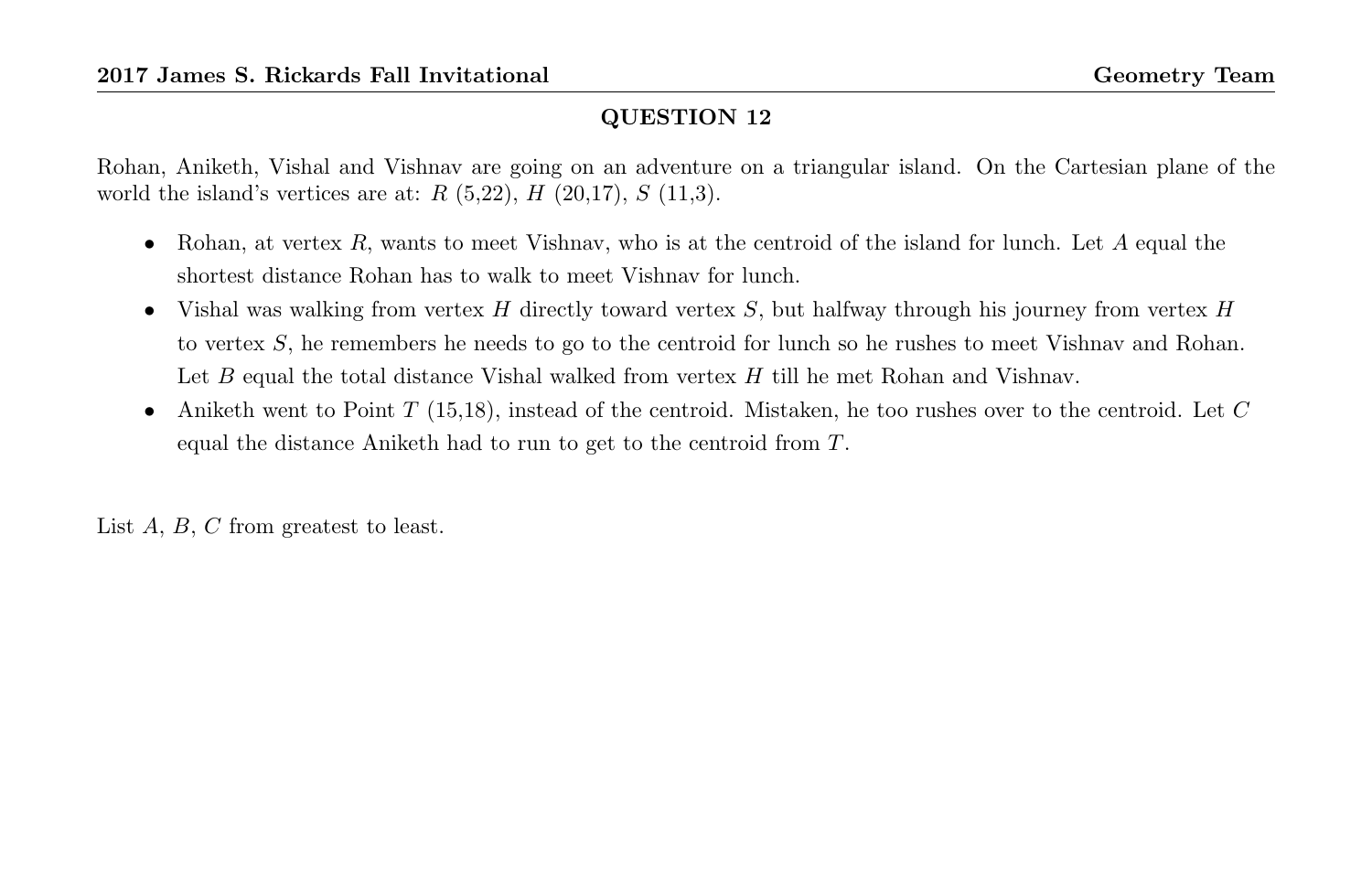Let:

- $A =$  The volume of a cylinder with radius 21 and height of 72.
- $B =$  The volume of the figure resulting from placing a hemisphere on top of a cone with total height of 21 and a great circle of circumference  $30\pi$ .
- $C =$  The radius of a cone which has the volume of  $A+B$  and a height of 6.
- D = Find the slant length of a cone which has a volume of  $45\pi$  and the same radius as a sphere with a volume of  $36\pi$ .

Evaluate:  $\frac{A+B}{C^2\pi} + \frac{D}{\sqrt{2}}$ 26